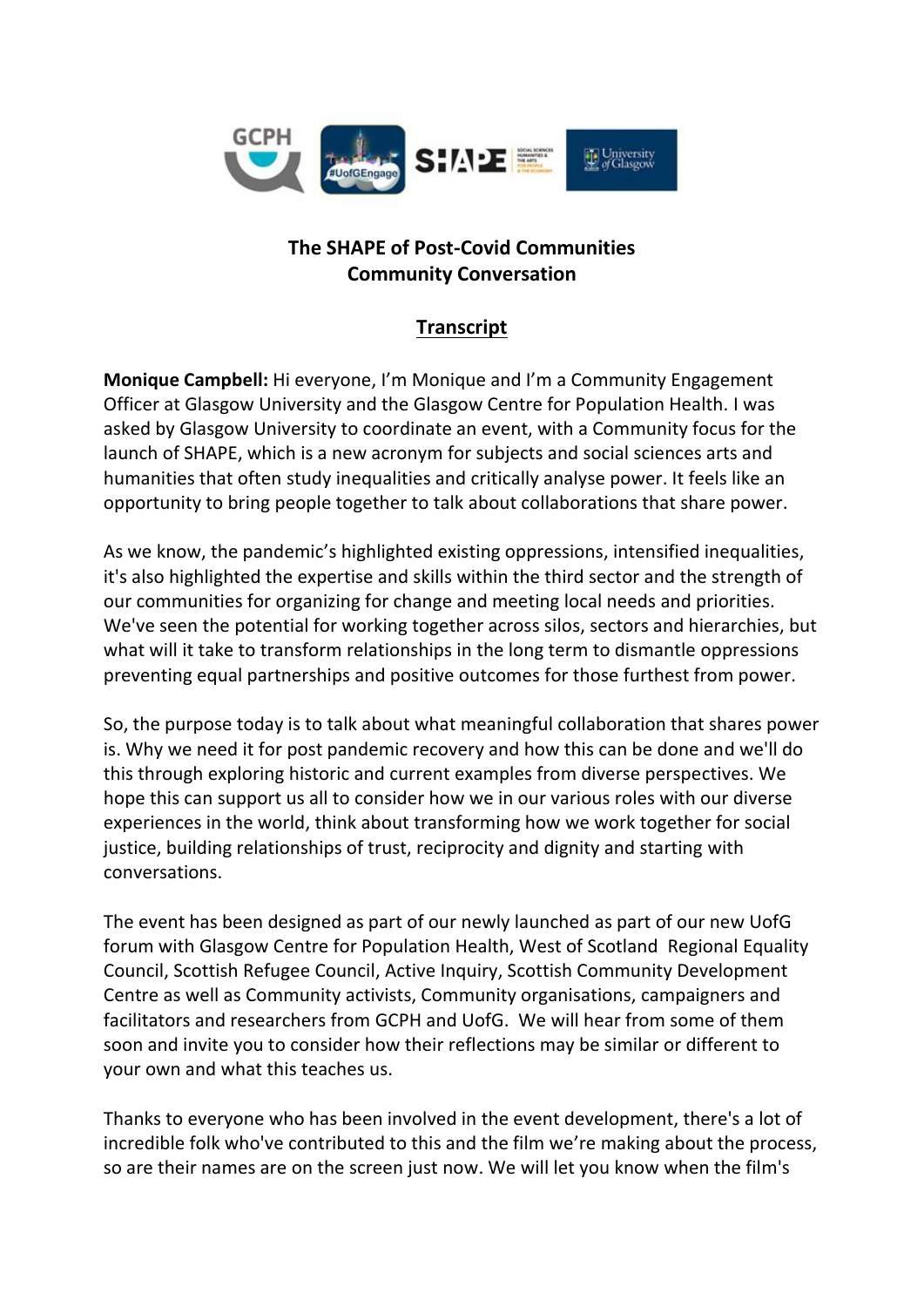ready, it's been absolutely amazing to work with you all so thanks to each and every one of you. I'll now hand over to Gavin from Active Inquiry who is going to take us through our first activity.

**Amal Azzudin:** Thank you Gavin for that, it was a lot of fun. Hello everyone, my name is Amal Azzudin, an activist and the Equality and Human Rights Officer at the Mental Health Foundation. I'm here today to share a piece of work that I was part of a few years ago and the work is participatory action research on health and human rights. We focus on one main question, and that is, 'what does the right to health mean to people who face inequalities and may struggle to access support'. Now the purpose of the research was to inform policy makers on the responses needed for everyone to have the opportunity to realise the right to health and to show how taking human rights seriously could improve everyday health and social care practice. The project was funded by NHS Health Scotland, the work was carried out as a partnership between the Centre for Health Policy, University of Strathclyde the Health and Social Care Alliance Scotland, the Mental Health Foundation and Glasgow Homelessness Network. The research was participatory, peer researchers from amongst the community being asked to take part, were part of the team that did the research itself. The research focus on two groups of people who experienced barriers to having the best health they could so people with experience of homelessness and asylum seekers and refugees women.

As I said, this was a participatory research model that was adopted because this was consistent with the values of participation and empowerment underlying human rights based approach. By training researchers to speak to members of each population, we hope to gain greater access to information on the ground in order to understand where the rights to health falls short from affordable populations.

The focus of the research is based on the belief that those who are most vulnerable to health barriers are best placed to provide information on those barriers themselves and will interact more willingly with peers than non peers and I'm absolutely delighted to welcome my colleague and a very dear friend of mine Jaan. She's one of the most inspirational people I know. Jaan, could you please introduce yourself.

**Jaan Abdulkadir:** Thank you Amal for that lovely introduction, my name is Jaan Abdulkadir, I'm a student of University of Glasgow studying Community development.

**Amal Azzudin:** Great thanks Jaan. Jaan can you tell us why did you take part in that research project?

**Jaan Abdulkadir:** So when I was approached about this research, I was really excited because the title itself was something that I was interested in. I took part, because I wanted to learn about my own human rights and the rights that I have in accessing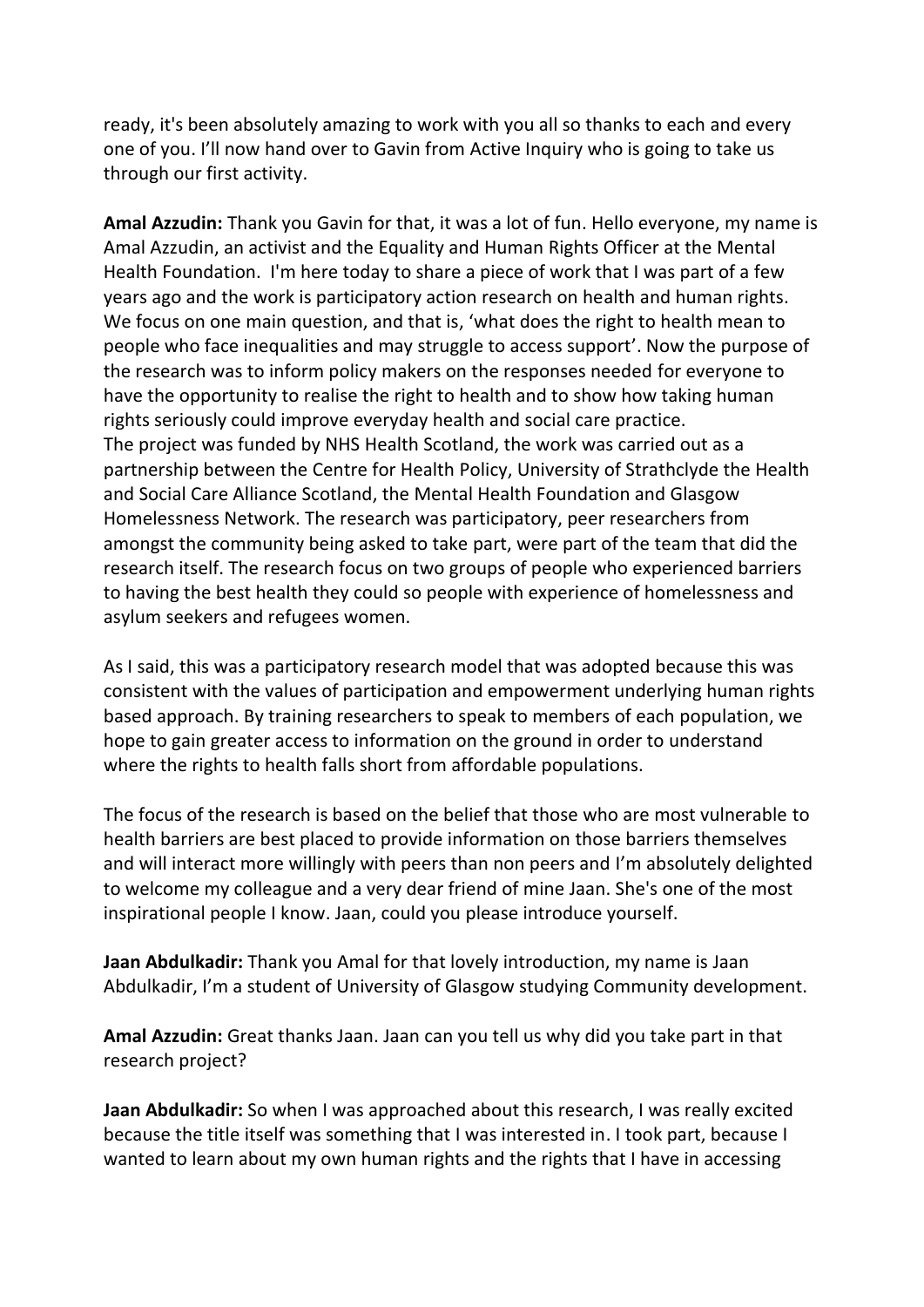health services and also how can I exercise these rights for myself. Yes so that was the main reason I took part in it.

**Amal Azzudin:** Thanks Jaan and can you tell us a wee bit more about your experience of the research itself and the training and the whole process of it, how did you find it?

**Jaan Abdulkadir**: Okay, and so my experience of the research training was really interesting for me, because I was really keen to learn from those who are sort of experts in doing research. It's something that I've never done, I've participated in them, but never actually learn anything behind the scene.

For me, was really empowering, because in that space, I felt that my voice was needed, and it was valued throughout the whole process of designing how we're going to do the research itself, are we going to do questionnaire focus group things like that, but also when designing the questions, I was really part of that as well, and I remember you know saying to the researchers I don't think that question will work well. And so, and that was also taken on board, like what I said, having the research is having to explain why that question will not work with the communities we're trying to reach and for them to actually listen to me was quite something that I've never had before, and I thought this is meaningful and that kind of made me even more excited to be a part of this team, I suppose, so yes that was a great experience, I must say.

**Amal Azzudin:** And just kind of following on from that, how did you find it useful, like what do you feel you benefited from it?

**Jaan Abdulkadir:** Well apart from learning a lot from how to do research, and you know being mindful of your audience is key, I would say that's what I really took in everything, and this can be applied in everything that you do, not just in research, in all of your different spaces, you can apply the same thing, being mindful, who is your audience, what are you trying to gain, why are you trying to reach the groups that you're trying to reach, but for me it was being that peer researcher in the room, you know me being used as the expert in my own experience and having that guide when we go to the Community and do this focus group with people who have similar experiences as me. So for me, as we did the thing I kept seeing that and I instantly I was like I do add value to this research, just as much as the women where we were doing the focus group with.

So yes and that's something that I've taken on board, even though, like I said I'm studying Community Development, I feel like the values that were used in the research kind of fit in with the values of the Community Development so me being a Community Development Practitioner it's something that it's sort of prepared me because I work with different groups in my placement, so I have that so it's something that yes, I did it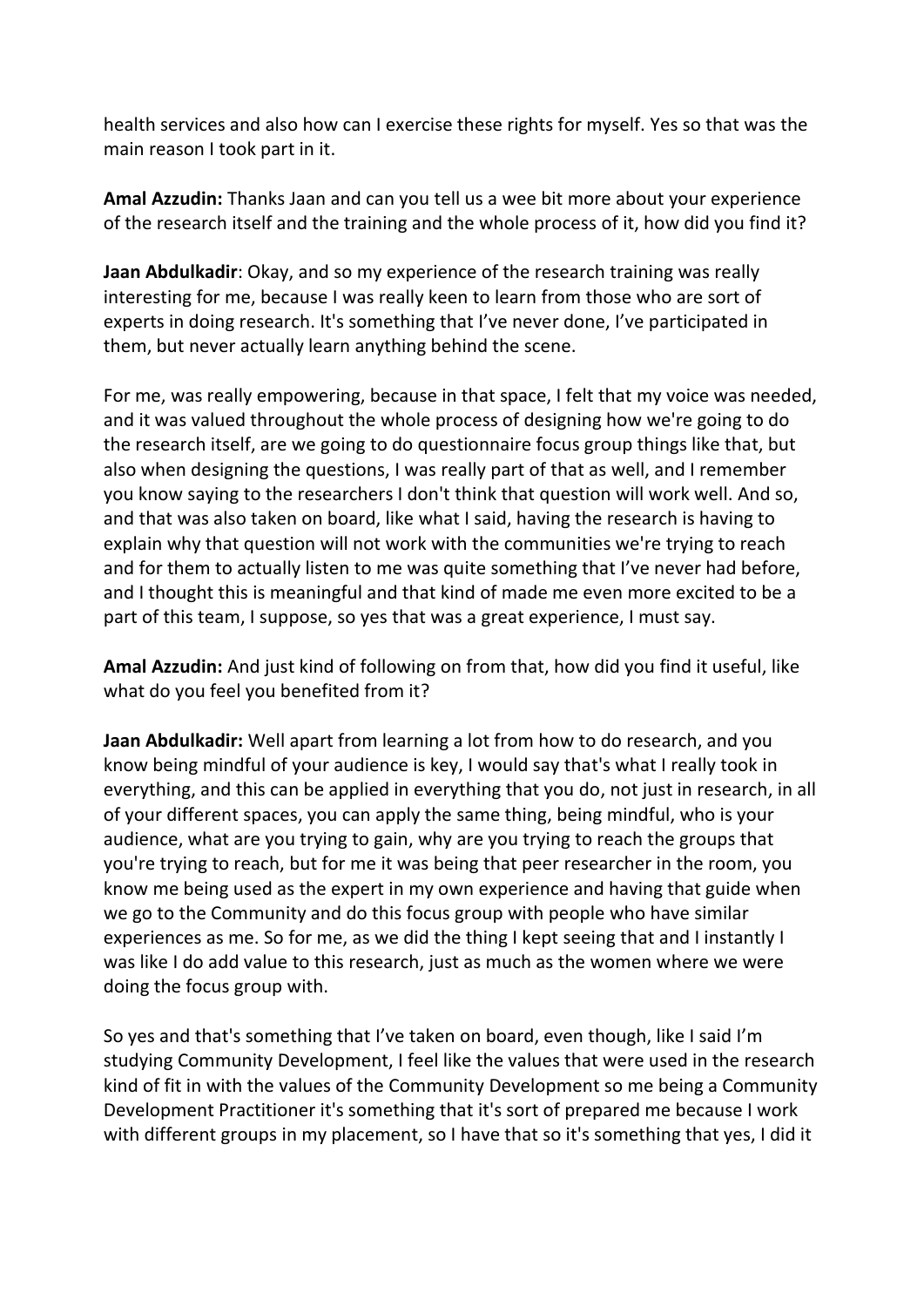a long time ago, but it's something that I'm still implementing in the work that I do right now, yes.

**Amal Azzudin:** Right thanks Jaan and I know that you've participated in many, many focus groups over the years, but always as a participant and never as the one asking the question, so how was it being the one asking the question this time?

**Jaan Abdulkadir:** Oh man it was powerful and in a sense that at the beginning, when we started the research, it was only the researcher asking the questions. But what was happening in the room, was as the researcher would ask the question the woman will turn to me and answer the question to me because and they will not, and they would answer like honestly and give you know, honestly, the experiences and how they felt, but they also felt a connection, because I was in the room, because they kept saying 'you know what I mean, you understand what I'm saying, you know how it is' so from then on, we decided that I should have a role in asking those questions as well. So for me I'm saying it's powerful because it was powerful I mean that's, the only thing I can see, like me being on the other side. You know, for me, personally, I felt even more like there was more importance for me being in that room because that's what enriched this research, having a peer researcher with the lived experience. So for me after that I've always realised this is something that is needed in all areas like I said, not just research, you want to do something about a specific group have someone with that knowledge and experience in the room.

**Amal Azzudin:** And, can you tell us some of the findings that came out from the research?

**Jaan Abdulkadir:** Yes Amal. So like I'm saying, it was two groups, it was a group of asylum seekers refugee women and a group of homeless people who have experienced homelessness. After we'd finished the research, the findings were that ironically too similar, both groups, although very different the results were exactly the same. Each group said that regardless of your race, nationality or status everyone wants to be treated equally with respect and with dignity. And for me that says a lot with these two groups and I think it goes also beyond because then, for me, that was a power thing, for me that told me there's a flaw in the system, things need to change. So yes I mean who doesn't want to be treated with respect and dignity.

**Amal Azzudin:** Exactly absolutely. Jaan, can you tell us where the research was disseminated, what were some of the things you're involved in after you spoke to the people?

**Jaan Abdulkadir:** So, after the research was put together, like the findings came out, the recommendation I remember the first place, we went to present the research both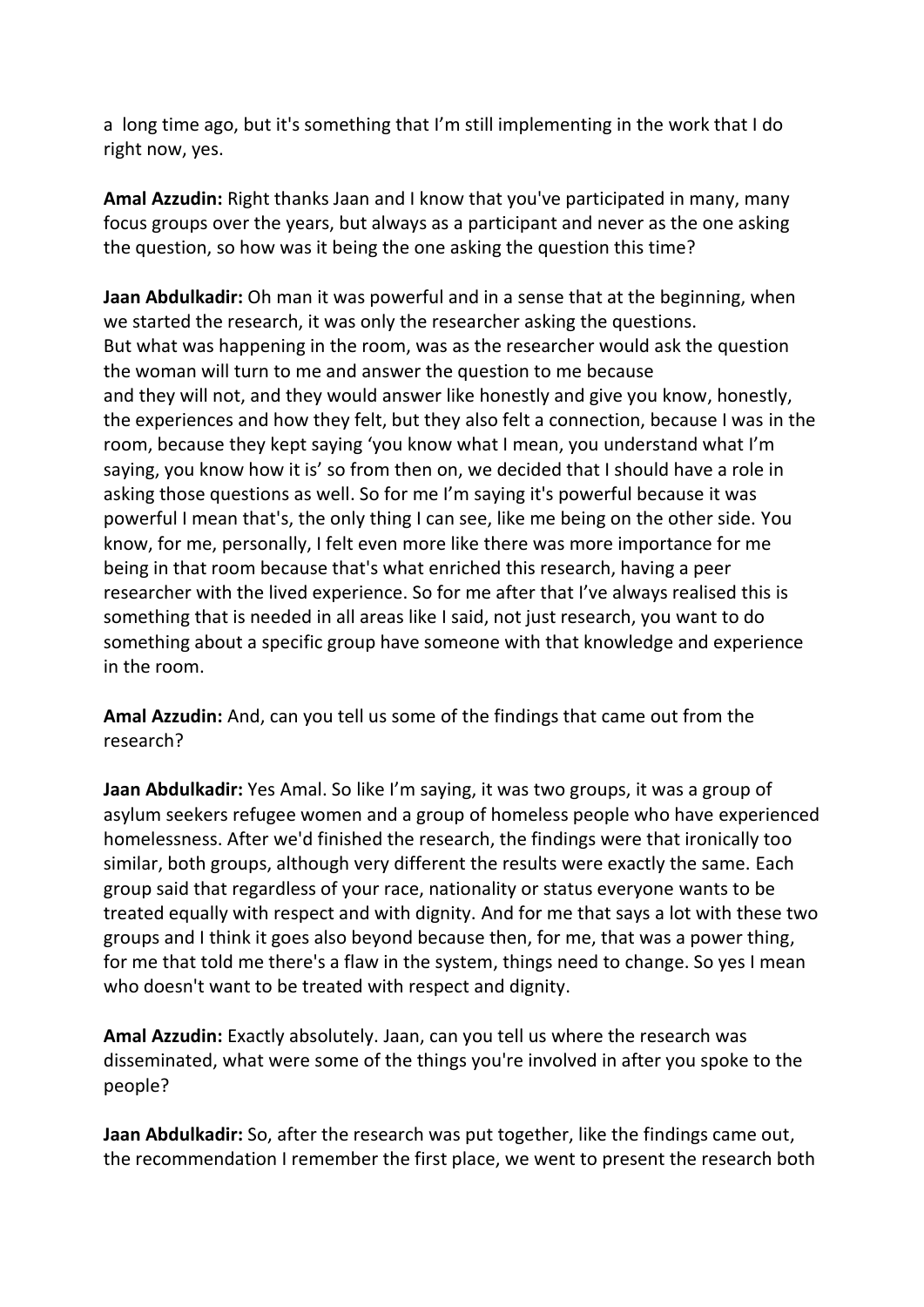groups, so I was part of that process, all the way through from the beginning to the end. So our first presentation of the research was actually in Perth so the two groups, myself and the researchers I worked with in the asylum seekers and refugee group and also the homelessness network. The other group, we were all together, we came together and presented in so many different spaces, the first ever like big event was a big conference in Perth. That was my first time to go to Perth to prison to do a conference about this project, so I can say, like myself, and other peer researchers were like 'Oh, we were like we used to joke and say that we're touring' because after Perth we went to Edinburgh like three four times and then Glasgow in different spaces, with different organisations presenting the findings and the recommendations that we had. So for me it made me think if both groups didn't have those peer researchers with their own lived experience, would this research have reached that level of importance I don't know.

**Amal Azzudin:** That's a good point and finally Jaan before passing to Amanda, I'm aware of time. Why do you think collaborative research is important?

**Jaan Abdulkadir:** I think it's really important. Again, not just the research, but I feel like in research, because I feel our research determines good or bad, to the specific group that research is done on. And I feel like if we just, if research continues to carry on as it has throughout the years, then are you actually getting what you want from your research, that's my question. I feel like if you're willing to change the way you conduct your research you become more collaboratively, you have peer researchers, you get to know the Community you actually are doing the research on, then the research becomes more enriched because you will get what you want. And I feel like representation is key, not just in research, in everything that we do in all the either a big space or small space, representation is key, I cannot stress that enough, being represented in all the spaces is key and I'm going leave it like that.

**Amal Azzudin:** Thank you so Jaan. I'm sure there's loads of food for thought. We appreciate your contribution and now I'd like to pass on to Amanda.

**Amanda Ptolomey:** Thanks Amal, thanks Jaan. I've had the privilege to hear each of you share your insights and experiences from this particular project before, but of course new things emerged, and listening to you again, it just sounds like such a rich experience and so many insights. And how I'm going to respond to what I heard today, is really picking up some themes from what you've shared Jaan and sharing some insights from projects that I've been involved in and hopefully you know, foregrounding some of the key ingredients are the things that were really important that I heard from your experience that also chimed with some of my own experiences. So thank you so much for sharing and yeah just so many different directions that we won't have time to explore all of them today, but I'll just pick up on a couple of things. One of the things that I heard you talking about Jaan that we talked a little bit about in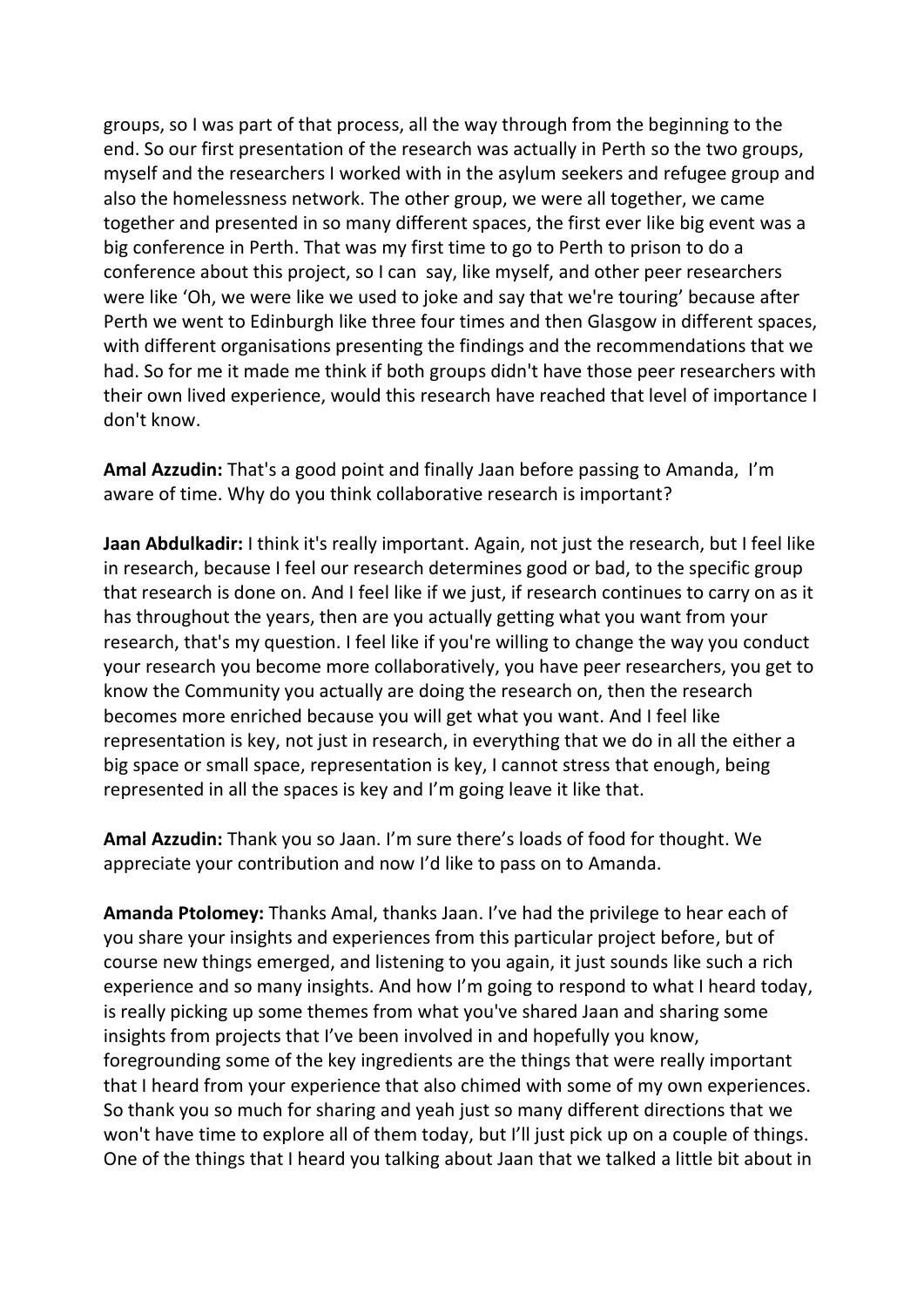one of the breakout rooms that Gavin facilitated that I was in, and it was about how you were involved in that project right from the design stage, due to the end when the results were being shared. You know, and I think that's perhaps, and lots of varied experiences, all too unusual, you know people are asked, after you know the designs have all already been made, you know after the problem has already been decided then people are involved too late or asked to comment on something rather than being asked to help build it. So I thought that was really interesting and positive. Something that really stood out for me today listening to you was how you know, you were talking about how powerful this experience was. And I was thinking for myself, you know when I've been involved in collaborative processes like you suggested, we take those things with us then, and all of our experiences as we go forward, you know we have something that we can strive for and think, I was involved in something that felt really collaborative and really meaningful. So, I want to try and put that into action for projects that I'm involved in for the Community Development Practice that I do. And I was involved in research first of all as a participant too and now that I do research, I often reflect on my experiences as a participant, both ones that were quite good and ones that were not so good. And I think it's really helpful to have those things to reflect on and actually, I think, maybe everybody should have a chance at participating in actual projects as well as maybe leading them or designing them so that we all know how it feels to be in these roles as part of the process.

I was thinking to you a lot when you were talking about valuing lived experience, and I think that's something that we might talk about a little bit more in the event today. And how meaningful and important that was and how much it increased the value of the project, you know for the people involved in it, also for the people that could learn from that to you.

And I was thinking to you about a project I was involved in recently called Scotland in Lockdown and some things that we learned in that project that also aligned I think, with some of the things that you were talking about really valuing people's expertise and experience and one of the things that we did (thanks Monique) and one of the things that we did in that project was actually had a budget for partners' time for helping to recruit participants for steering the direction of the project that made sure people were actually resourced for their involvement. I think that was really important, and also that how people can participate, you know whether that is having data to use your mobile phone, or having devices to use so actually thinking about yes, like you were saying, and why do we want to involve these people, but also how, you know what things can be put in place to make that happen in a really meaningful way.

And something too that you talked about learning and gaining skills through your involvement in the project, and something we did in Scotland in Lockdown was kind of combining a few things you spoke about. We worked with AMINA (Muslim Women Resource Centre) and they wanted to do some focus groups of their own and engaging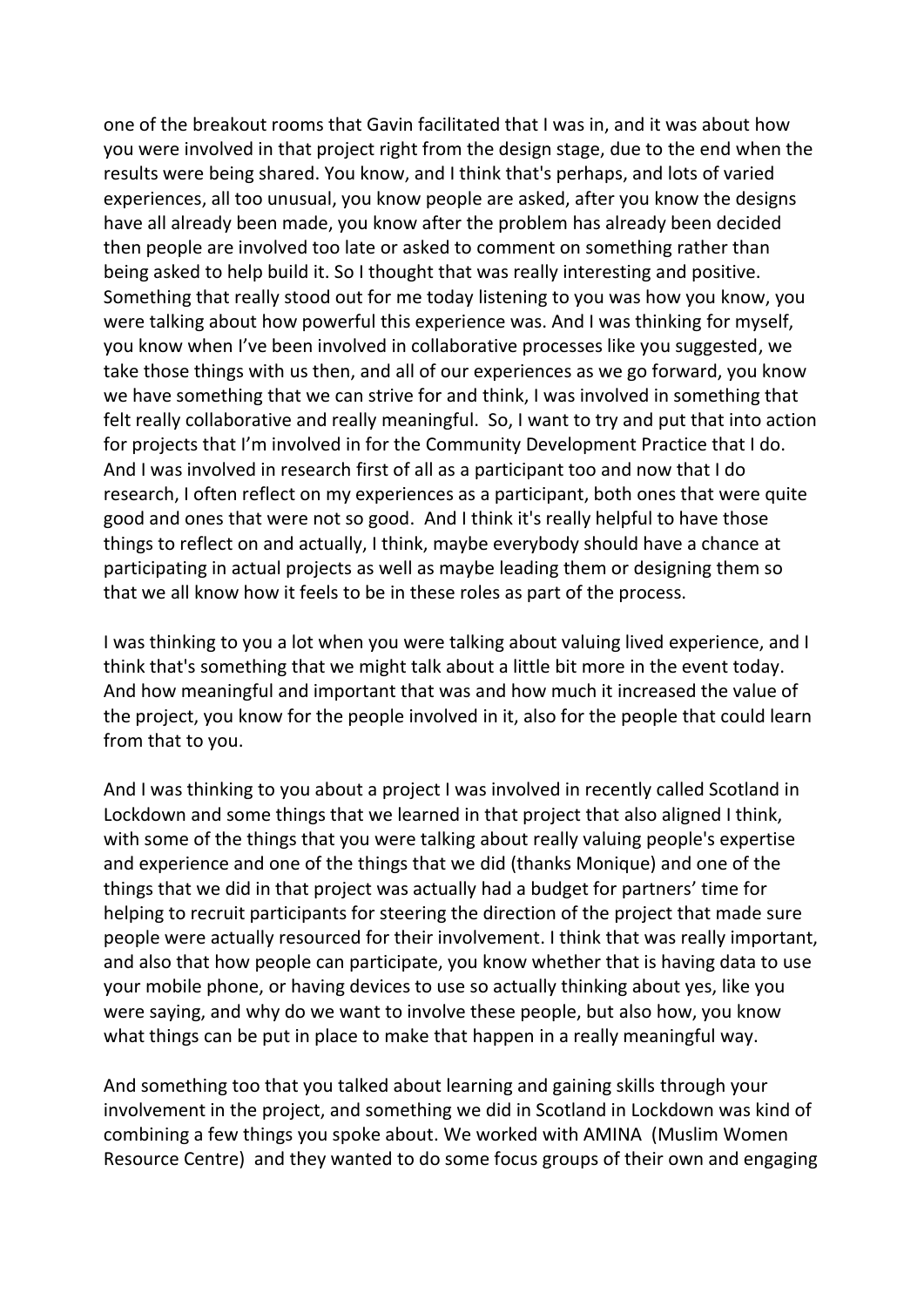with the women that they had already developed really good relationships with. And they have lots of expertise and you know lots of capacity to work with those women, however, they hadn't conducted online focus groups before. And that was something we could put some training in place so that the organisation could go and do that. So rather than kind of just taking the skills and expertise from the organisations that we were working with, we used some of our time and skills to be able to build some capacity that the organisation can then use again in the future. So thinking about you know that reciprocity and that people who would engage in our research and in our projects can actually gain skills that they can take with them beyond the lifespan of a project and how important that is.

And finally, I was thinking about lived experience and trust and how you know something that I know in the event information today we've been invited to do, and how Gavin introduced us in the beginning and thinking beyond just the roles that we are in at that particular time and thinking about the more holistic parts of our lived experiences people and sharing that with others and how many kind of barriers that can breakdown and the work that we do and how much that can add to the meaningfulness of the collaboration that we have.

I see really interesting insights from you that sparked lots of different thoughts I've got like loads and loads of notes written down, and I think how I would finish is by reminding myself and also calling on others that are here today.

We know the Scotland in Lockdown study that I mentioned, and the projects that you worked on Jaan and Amal, use these as exemplars for ways that we can work together going forward. If somebody says that you can't have a budget, if you are paying your partners, you know you can cite the Scotland in Lockdown study as a project that did that. If someone says that you can't involve people with lived experience in the design of a project, show this project as an example of how well that works and how meaningful it was for people. So that's how I would sum up, you know use these as resources and use the experiences that we've had to be able to build going forward and that's certainly something that I plan to do. And what I'm going to do now is hand over to Shruti and Claire for the next part and thanks so much again for sharing your experiences Amal and Jaan.

**Claire Bynner:** Hi can everyone hear me? Yeah hi are you there? **Shruti Jain:** I'm here.

**Claire Bynner:** Yeah great Shruti. We've got 15 minutes with you to have a little chat about some things that are very relevant to what we've been discussing. I'm going to talk about different types of knowledge which tie in I think really neatly with the discussion that we've just had on collaborative research and then Shruti is going to talk about systemic racism and the challenge of systems change at that level. So I think we're just going to crack on with that. Just a little bit background to me I'm a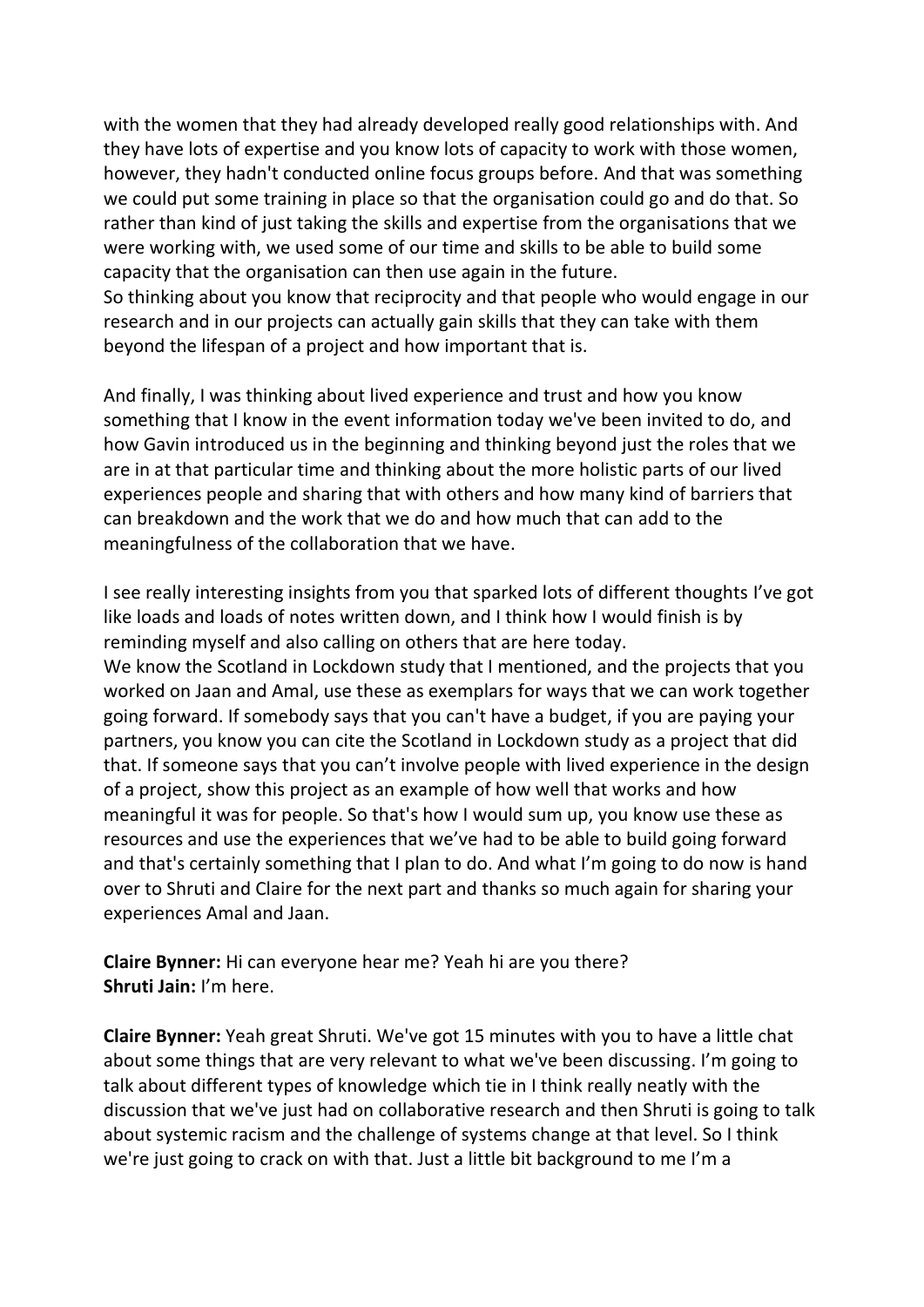researcher at the University of Glasgow and I'll be talking a little bit about my research. Okay over to Shruti.

**Shruti Jain:** Yes, so my name is Shruti and I'm on secondment with the Glasgow Centre for Population Health and I work on race and racialisation in public health. And I think in this context it's just important to note as well, but I'm also the Chair of Saheliya which is a specialist support organisation for women and girls experiencing racial inequality engendered abuse. So I'll be drawing on the whole of my professional and personal experience when I speak today. And so we're just going to talk about Claire's kind of research that you've done so far, so you have recently completed some research on the different types of knowledge needed by policymakers to respond to what we call complex problems. Can you tell me a little bit more about the background to this visit there?

**Claire Bynner:** Yeah actually a few colleagues who are on this Zoom were involved in this, so I wonder if they are going to agree or they might completely disagree with what I'm going to say here, but it was a few years ago and Bruce who's on the call will remember, because a local authority with high levels of poverty and inequality had contacted us and asked us for help with their new neighbourhood programme that they were putting together and the directors of that programme believe that what they needed was statistics on neighbourhood inequality. So I asked GCPH to get involved, Bruce Whyte and we got the NHS Information Services division involved and we pulled together this team and put together these brilliant statistics for them on their local neighbourhoods on a range of different indicators, we had an interactive platform, it was all singing all dancing, we really worked hard on this and we produced these 16 neighbourhood profiles. And then we went away and we had a feeling, we just wondered, you know, how are people going to engage and use these profiles, so we went back and we got the sense that, apart from the sources strategic directors, people weren't really that engaged with them, they weren't really using them. And we thought you know, this is what they said they needed for the neighbourhood programme, what's happening? So we did a new research project called Making Data Meaningful and that was about finding out what is it that makes knowledge or research meaningful to people on the ground doing the frontline work in these neighbourhoods. So we interviewed frontline workers from housing associations, policing, community residents, a whole range of people working on Greenspace projects and we asked them basically that question, you know 'how is data and evidence meaningful to you', and what we found from that, that really changed our thinking really you know was quite fundamental. I'll give you an example first and then I'll tell you a bit about the knowledge types that we found, but the example that always sticks in my mind is there was a neighbourhood where there was rubbish literally everywhere all over the place and you didn't need empirical data to tell you had a problem in this neighbourhood. And so what the local waste management team did was to commit to bring in a consultant, who then drew up some option appraisals for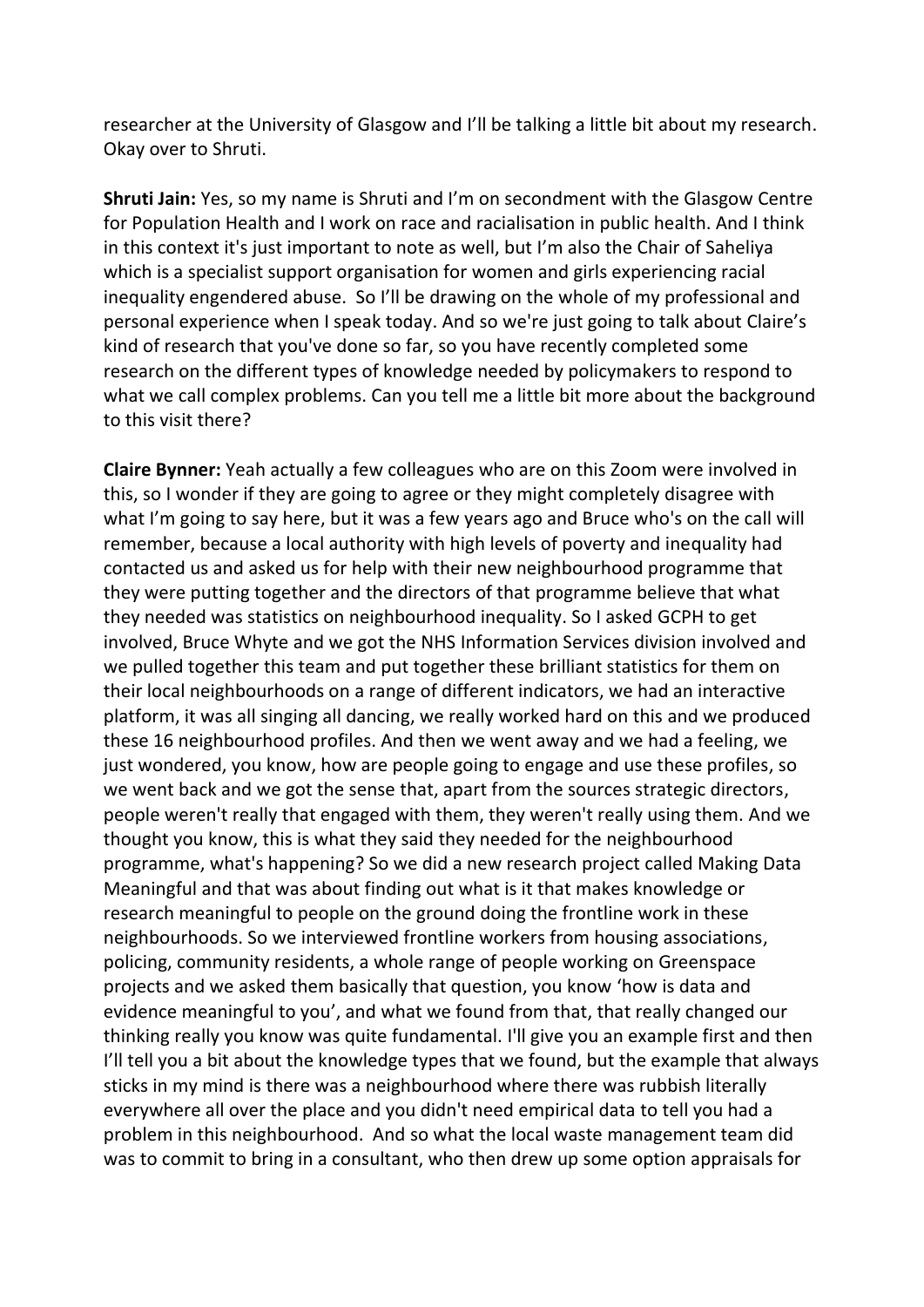how they were going to redesign their recycling collection scheme. And they did this, and people voted and they select an option, and they increased their recycling a little bit by about 10% but they still had overall quite a serious problem around rubbish and waste. So the other team was a housing team and they started to share some of their insights into the problems around recycling and what they basically said was as there are lots of people in this area who are struggling with getting out of bed in the morning, they're struggling with brushing their teeth and for them recycling rubbish is the last thing on their list in the day, it's not something that they're dealing with. So what they did is they built a lot of trust with these people and supported them through a kind of recycling scheme, but they also referred them for help with social isolation and help with a whole host of other issues, so what that story told me was that all these different services had approached the problem around neighbourhood recycling from very different perspectives and they've come up with a kind of solution in the end, but key to that was having those different types of knowledge at play.

## **Shruti Jain:** Okay. **Claire Bynner:** Yeah.

**Shruti Jain:** Great so you mentioned the different types of knowledge that you identified in your research, could you just tell us a little bit about each one of those please?

**Claire Bynner:** Yeah. So what we found is that consistently the types of knowledge that seemed to be important when you're looking at very complex policy issues, aligned very well with Aristotle's original you know the Greek philosopher. All those years ago he identified three fundamental types of knowledge. The first one is empirical knowledge, he defines that slightly differently to how I would but it's more or less to do with verifying a claim okay so it's about looking through observations and statistics at how you try to build a picture of a claim through evidence that can be replicated. So that's an example of you know, from a COVID 19 point of view, for example, the type of empirical data we're dealing with on a day to day basis is the reports that we get every day on the number of cases, the number of deaths, so that would be the empirical knowledge that we feed in the we're dealing with at the moment.

The second time, the knowledge, what we found that comes up in complex policy problems is what we would call technical knowledge and Aristotle called it Techne. Now this technical knowledge is to do with how you apply a principle or a rule in practice in a context. Okay, so that sounds a bit abstract, but what it is, it's, for the example of the waste management, it is how you organise your waste management service and the example of Covid is how do you organise workplaces with social distancing, handwashing, sanitizing the areas, how do you practically do that. The principal people can understand, but they have to have the knowledge to apply it in practice. And then the final type of knowledge and I think this is the one that's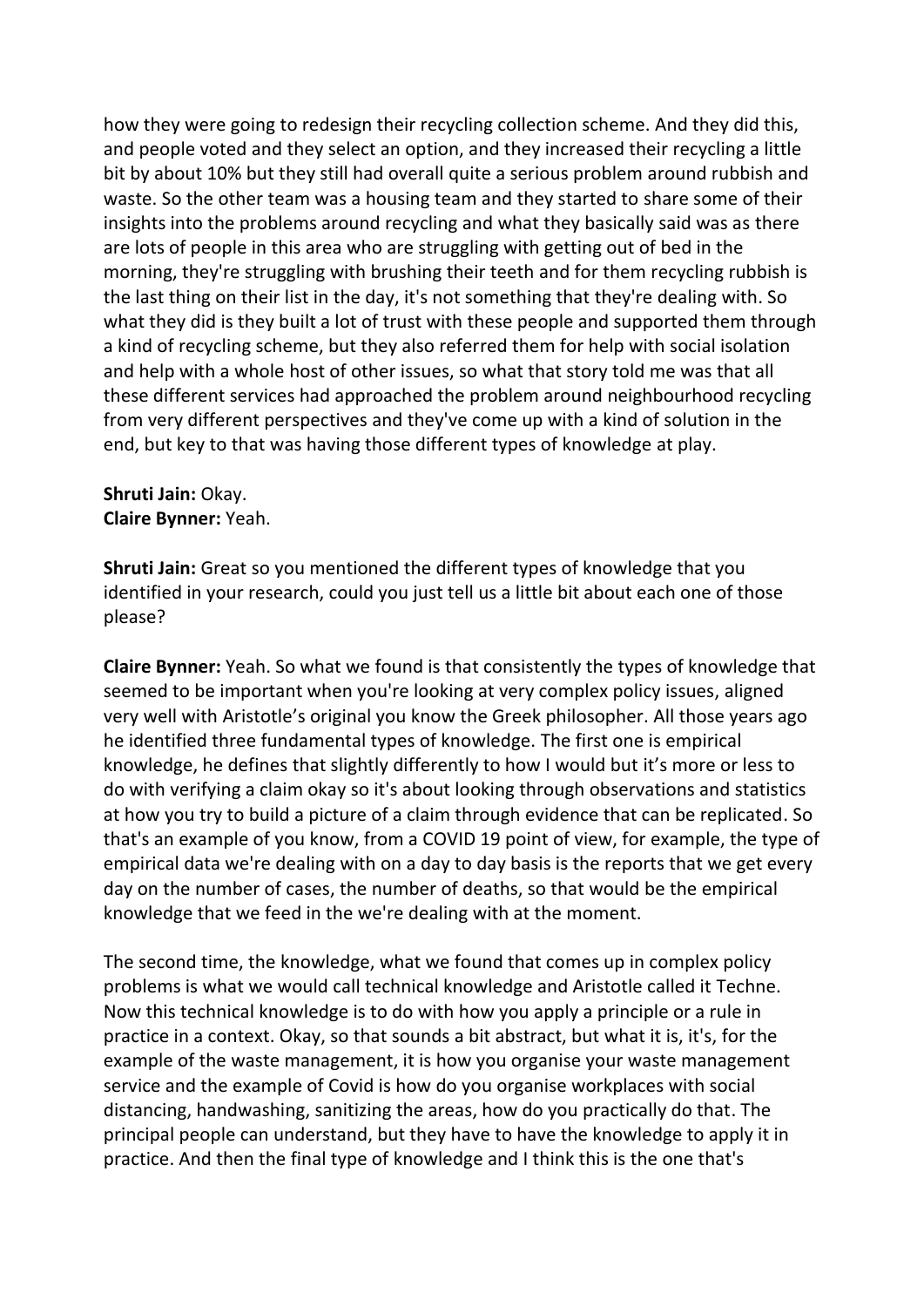probably the most relevant to conversations that we're having here is what he calls Practical Wisdom or phronesis. Now this is the ability to combine different forms of evidence, with empathy and with judgements about what action to take in a specific situation.

So, for example in a brilliant phronesis, practical wisdom is to get the values underneath the judgements that we have to make. So who's being included, who's being excluded, these are the types of issues that we need to have that practical wisdom to understand. There are no perfect solutions and perfect answers but it's about the ability to deliberate and to weigh up those alternatives and practice. So it can be quite challenging for policymakers to engage that practical wisdom. For example, in coronavirus and you know, the challenge that is there is, we know that lockdowns increase the likelihood of domestic violence, they increase the attainment gap. And we know that they're likely to widen inequalities, but on the other hand, if we don't take social distancing measures, we know that mortality rates will increase and the numbers of years of life lost from COVID will increase, so these are very difficult trade offs to make.

**Shruti Jain:** Okay, so just a final question for you and I'm really mindful of time, so I'm going to have to find Monique on the grid to find out what she'd like to do but how can decision makers apply some of these, well the different knowledge types in practice?

**Claire Bynner:** Yeah and how do they apply these in practice, I think, really ultimately is about recognizing the need to integrate these different types of knowledge. Recognizing the need for the type, the way in which we communicate is really, really important. The role of skilled facilitators, I've been really impressed with the process design around this event. These are absolutely key to in order to enable us and the conversation we've just had about the types of research you conduct and who's involved in it, and what positions they're given within that research.

That's all critical to integrating and weaving together different types of knowledge, but I'm going to leave it there, because the bigger challenges the challenge that you're going to talk about which is not just how we do this together, but how you tackle systemic racism and systems change.

**Shruti Jain:** Monique, what would you like to do? It's coming up to three. Just continue? Okay yeah, so I will start just by actually just thanking the organizers and all the speakers, because it's been really great so far and I know that Claire you wanted to do that at the start well it's really important to say. And so I thought I'd begin by just outlining what we mean by the term systems change and why it's so important, and I think many of us might have heard the words but what does that actually mean. The system's approach is usually needed to solve complex problems and Claire has spoken about some of those problems. Racism like tackling climate change or alleviating poverty is a complex problem. It doesn't have clear causes and the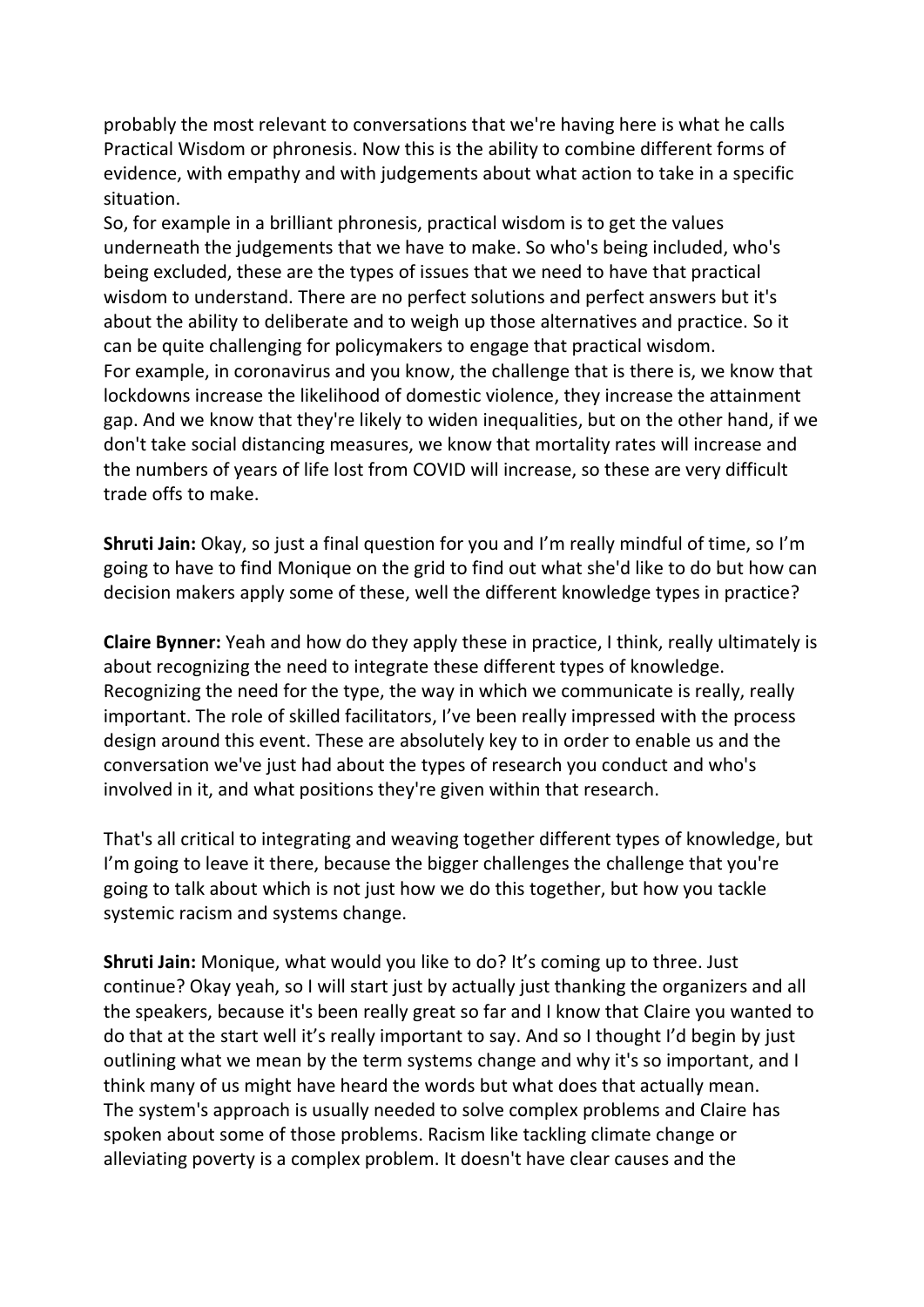influencing variables can't be easily isolated. So, a system can be small like an organisation or it can be massive like society. And racism, is a system based on race that unfairly disadvantages some individuals and communities

and puts others at advantages. So far all we've seen as isolated efforts which have delivered small scale improvements to small parts of the whole problem as a small part of the whole system. But in order to solve the complex problem, we need to see and leverage the entire system. This includes all of the parts, all of the relationships that exist between them and the relationships, as we know will change and move over time so they're dynamic and they keep shifting.

The systems change requires us to shift the foundations that hold those complex problems in place and it basically seeks to address the root causes of the problems. And that then allows us to work towards a transformational long term change, it was not incremental change we're looking for is transformational change and it's definitely not projects that we're looking to do. So kind of with the current focus on racism it's not enough to simply improve systems, but we need to transform them, but we also need to, with that focus on racial equality, we need to disrupt those systems.

**Shruti Jain:** Should I continue? **Claire Bynner:** Absolutely yeah please.

**Shruti Jain:** So, the systems change, and so what does it take to transform and disrupt systems? It basically requires us to work together as a collective to come together around a common agenda to address those root causes of the problem. Working with that example of anti racism, we need to address how bias and discrimination plays out within the system in all parts of the system and all the relationships between the parts and we sometimes call this the fabric of society and institutions, but we also need to consider the historical context from which the system has been born and continues to exist. So, any effort to change the system needs to address how they've been upheld as historical and dominant practices and cultures. And these are rooted in whiteness and then patriarchy so unless we explicitly address these we aren't going to achieve the transformational long term change that we're looking for. We're fundamentally talking about a shift in power and without the shift in power we're literally just tinkering around the edges, we aren't going to achieve racial equality. The system's approach that we adopt needs to seek to be distributed and rebalance power and we need to make sure that we send to communities and their voices, we need to value their experiences, make sure that they are renumerated and we need to build up their power and their capacity in this work. So, this work is essential, but we also need to recognise the limitations and capacity and resource. In addition we don't want to perpetuate racial inequality, so we need to dismantle those systems and structures that can continue to uphold whiteness and patriarchy. This has to stop history repeating itself.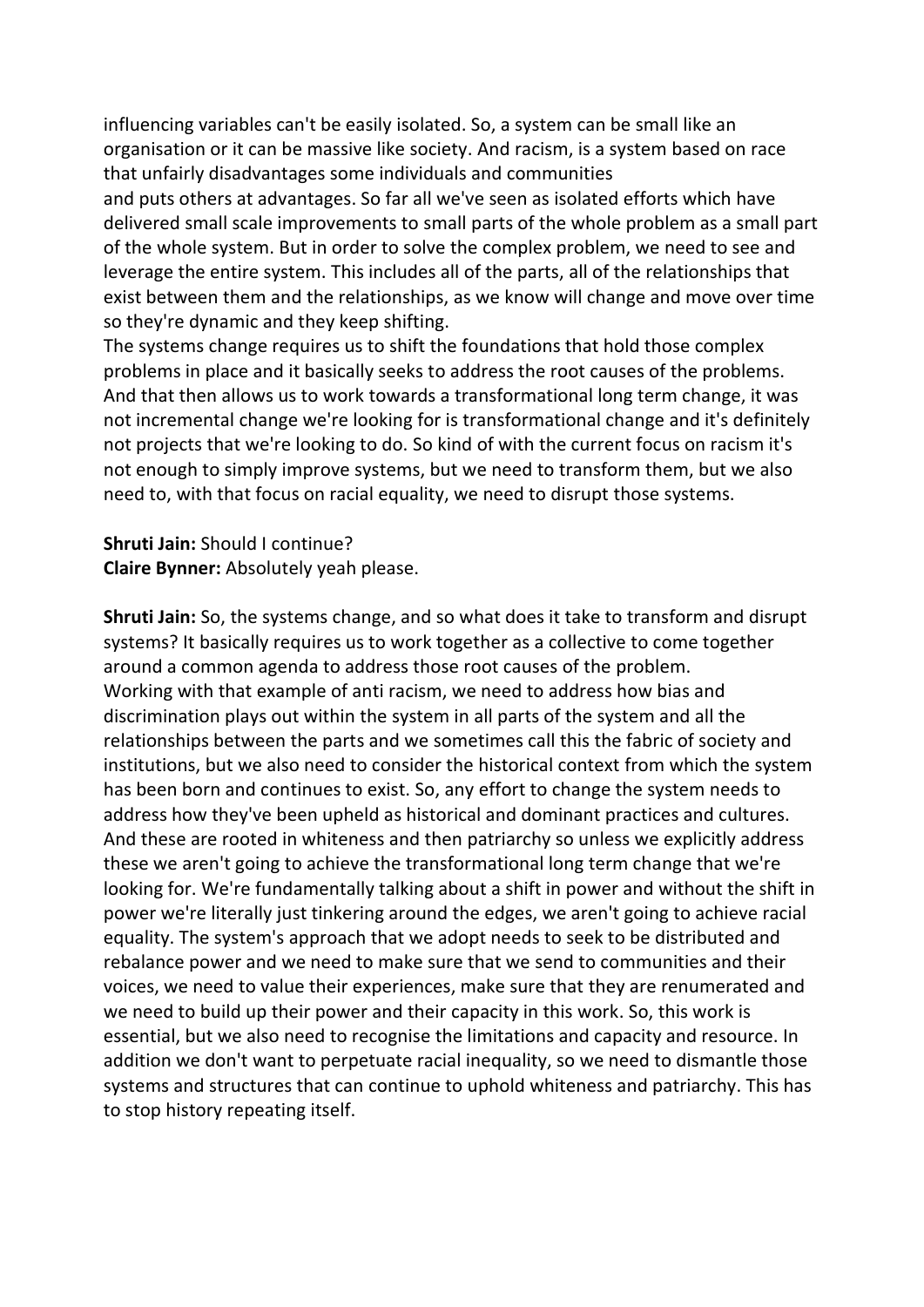**Claire Bynner:** Thanks Shruti. So how far do you think we've come in this journey and what do we need to do now?

**Shruti Jain:** Yes, that's a big question and I've just been given the 2 minute sign by Monique so I'm going to have to slow what I was going to say. So I don't think we've come far enough. I see some good practices happening in other areas of the policy areas but I look at what's happening on anti-racism in organisations in Scotland and it's not a great picture. I see a lot of damaging practice, I see gate keeping and I see tokenistic gestures that just came from conversations taking place without our involvement. Those claiming involvement, despite there being limited engagement and then our views are ignored anyhow. I see traditional approaches rooted in dominant culture and practice, which basically boiled down to case studies, selected narratives or the local voices become edited. I see the experience as a racialised community for example, mental health has been over researched and without any progress. Lived experience? Is that just the latest buzzword I don't know, I see other approaches that focus on getting people to do what organisations want rather than listening to what they want, what matters and supporting groups and individuals to make that change.

And I see decisions about how we do all of this and other decisions still being made by individuals who aren't in our communities and our experiences. So it isn't just about conditioning research and it isn't about having a panel of community experts, we need to bring communities and their voices right in the heart of this. Otherwise, we're not really going to achieve the power to change, and I think we've got a hell of a lot of work to do here in Scotland in anti racism.

**Claire Bynner:** Thank you Shruti, I think we've said everything we need to say. I think that's enough for now because we're really handing over to you, it's all about you guys going away and discussing some of these ideas, but thanks Shruti I think you've put the challenges out there for them.

**Monique Campbell:** So thank you everyone who has spoken so far. We're going to have a short break, sorry it's a little bit late, we've run just a couple of minutes over, but just before we go to the break, Jaan would you like to introduce the activity that we're going to do in the breakout rooms?

**Jaan Abdulkadir:** Yes, Monique. Thank you Claire and Shruti for that. Thanks everyone for listening. We're now going to go and ask you to reflect on what you've heard and experienced and think about the challenges you can make with the power that you have. After the break we'll send everyone to a breakout room with a facilitator who will help to ensure everyone has a chance to speak but we invite you to think about your own experiences of collaboration between organisations and people with varying types of knowledge and levels of power have taught you and what you can learn from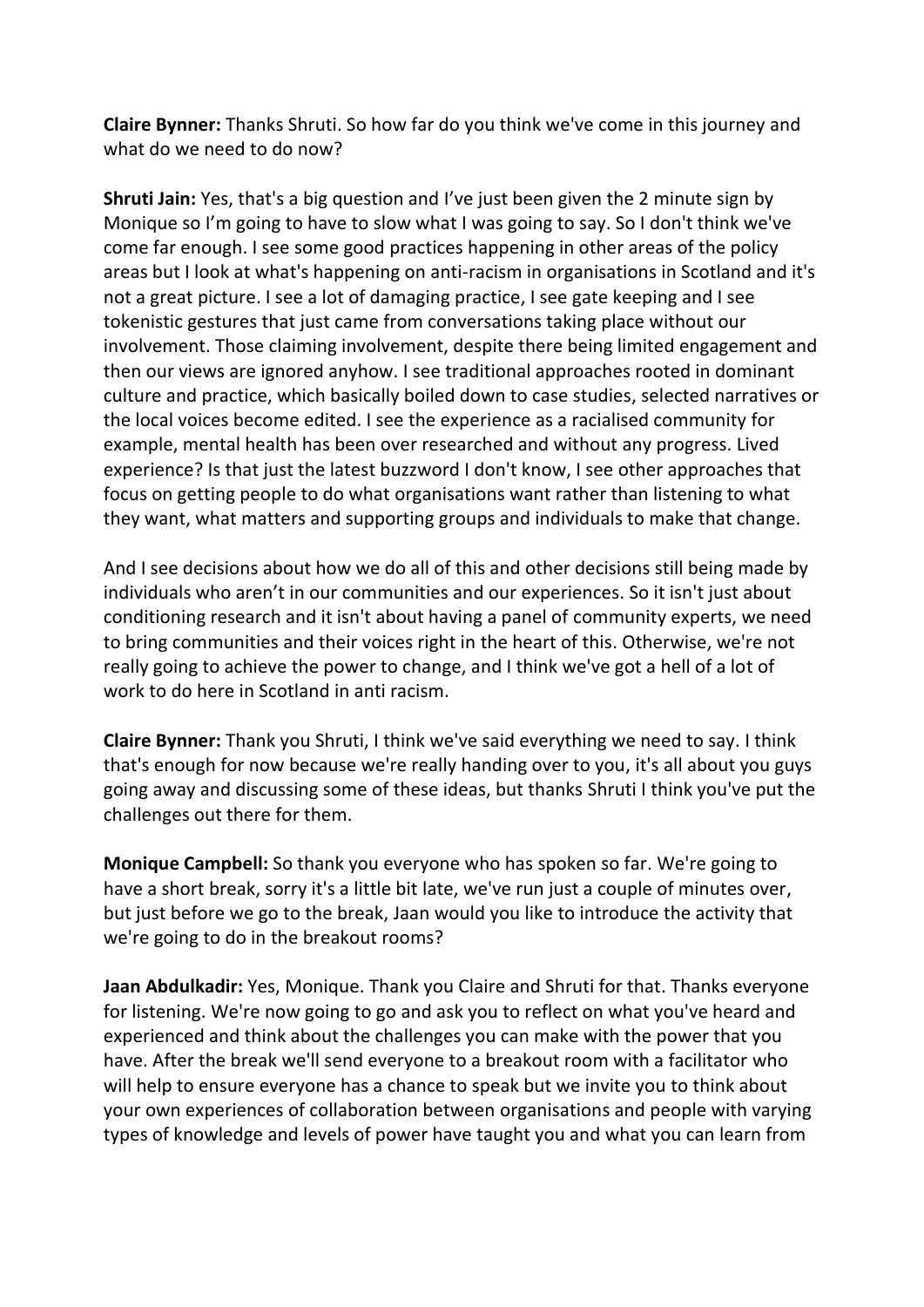others' perspectives. The breakout room question will appear on the chat but feel free to use the event Padlet if you want to contribute, thank you.

**Monique Campbell:** Thank you everyone so we'll come back just after 10 past and you'll be straight into your breakout rooms so see you then.

**Jennie Coyle:** Welcome back everybody, I hope you all had great conversations in your rooms and we had a few drop offs as we always do and a few people who have to leave slightly early so the rooms have been really well planned out with about eight people in each and great mix of perspectives, but inevitably that doesn't always happen on the day, so if you were in a room with two or you were in a room with eight, I hope you had a great conversation regardless, I'm sure you did. So everybody was asked to write down a pledge, you know something they might change as a result of some of the learning from today. I would really like to capture that so if you feel comfortable, would you hold your pledge up in front of you like this. And if you don't mind holding it in front of you for a few minutes because we're going to try and grab a few screenshots, maybe 30-40 seconds, a few screenshots of these pledges would just be really nice for us to try and capture, it's really just to see if people can, and I wasn't sure if this would work but everybody was so participative in Gavin's challenges earlier with writing on the screen with their elbows, so this actually feels a really simple ask compared to some of Gavin's asks of us. So Sheena have you got some of those? And also if you could we would really encourage you to maybe put your pledges in our Padlets or even if you wanted to email them to us afterwards and it would be really great for us to try and capture some of them. So Sheena and Monique, have you captured some of these?

**Sheena Fletcher:** Could you please give me 20 seconds?

**Jennie Coyle:** Yes, and I'd also encourage anybody if they wanted to use their reactions, I was at an event this morning and because obviously people can't you know applaud at the end of the day in the usual way, they invited people to kind of use, one of the reaction buttons and my reaction, for the moment is a heart because I've just loved everything I've heard so far today and I just think the speakers have just been great in their openness and honesty so that's what my reaction I'm sharing So Sheena are the pledges up?

**Sheena Fletcher:** I think we're good although if everyone, I'd like to reiterate, if you could send us pictures or email us as well just to make sure we could read them.

**Jennie Coyle:** Thank you. Okay, so I'm going to ask you to turn your cameras off and mute yourselves again and I'm really, really delighted to hand over to Tawona who is going to provide us some reflections from today as a way of closing. Thanks Tawona.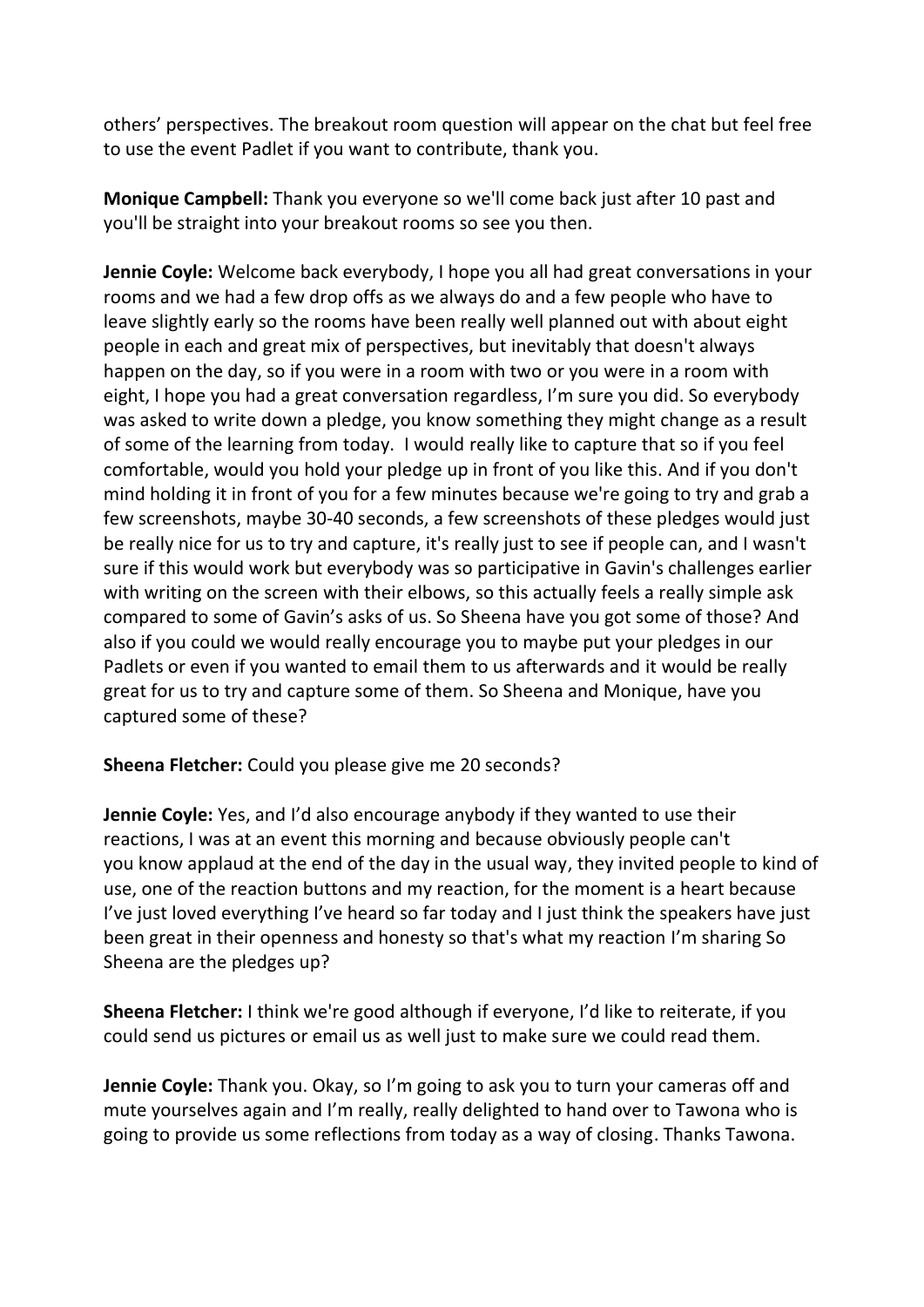**Tawona Sithole:** Thank you so much everyone, I just want to thank everyone, of course, the organizers and everyone has been here today, I have been really sitting here being enriched by the conversation, and I have been trying to make something so it is not fully made, but I will just share this back to you. These are the words that we have been sharing in the space today, and I hope you hear yourselves in them, and I hope we take something away with them. I will neaten them up at a further point when my poetic mind comes into it. So I've just been listening and jotting some things down and trying to put them into a bit of a shape so let's see how this goes. So this is rough and ready and you are hearing it all fresh.

## *(Poem)*

Someone once told me If power is shared it ceases to exist If power is shared it ceases to exist Well, I don't know if that's true but, if it is, then this is What we are gathered for today is a truly daring plan A truly daring plan trying to dismantle power Locked as we are in this complex of problems Needing to find a way out, needing to find a way So we conspire, thoughtfully perspire And like untrained heroes we Zoom in and out of these breakout rooms Seeking a breakthrough, seeking to punch and break through these walls And mindful breakouts from this complex of problems

The air trembles with the hum of buzzwords To listen, reflect and learn is not easy or comfortable But if we're daring enough maybe we might hear this poetry Saying trust reciprocity Dignity, balance, power balance

The air trembles with the hum of buzzwords To listen, reflect and learn is not easy or comfortable But if we're daring enough maybe we might just hear this poetry saying There is power in balance Though they may be an imbalance between institutions and communities There is power in balance Maybe you might hear this poetry speaking of sincerity Speaking about people having access to the Internet

The air trembles with the hum of buzzwords To listen, reflect and learn is not easy or comfortable But if we're daring enough maybe we might just hear this music playing Asking questions, asking us to open up, asking us to open up to discuss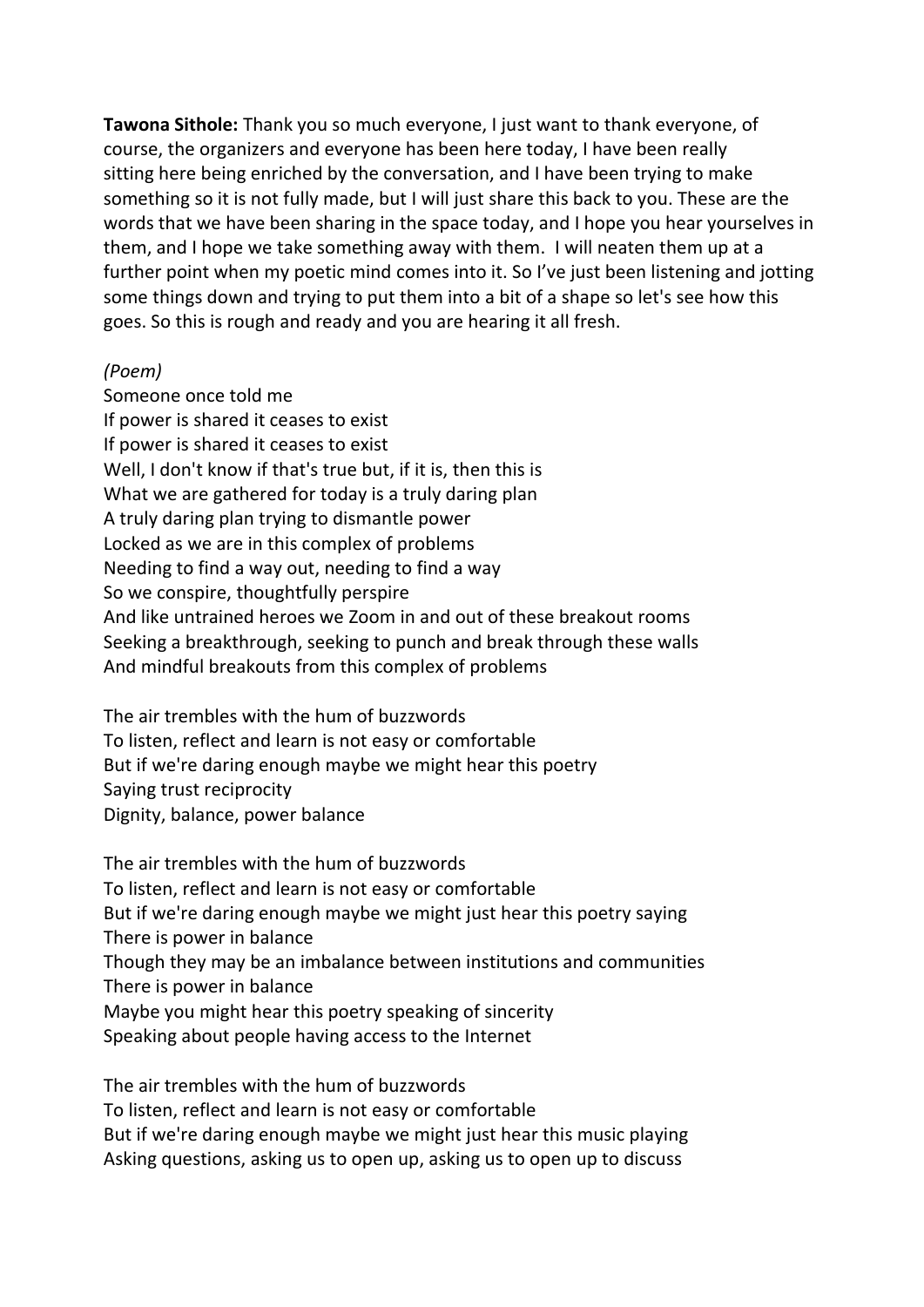Maybe we might hear this music playing Saying this is about different languages People using the same word but saying different things Push people with push words, push the barriers to language

If we are daring enough, maybe we might just hear this poetry Reminding us that people don't feel welcome That we need better research, that policymakers need to listen For improvement of human health

If you listen, if we're daring enough maybe we might just hear this music Talking about the participatory That can break the barriers and give access to best help That can give greater access to information We might just see the poetry of peers and non-peers And who is best place to do this work We might just hear that music of exercising one's human rights We might just hear that music that takes us behind the scenes That empowering music We might just hear that poetry saying my voice is needed and valued I am part of the design

If we're daring enough, we might just hear that exciting voice that says To be listened to is exciting Maybe if we are daring enough, we might just hear this music playing On the instrument of the experts of the lived experience, of the peer researcher We might just hear the poetry of asking important questions Like who asks the questions We might hear the poetry of Covid response We might hear the poetry of relativity You know what I mean You know what I'm saying You understand what I'm saying We might just hear the poetry of protests There is a flaw in the system We might just hear that poetry of assertion Who doesn't want to be treated with respect and dignity We might just hear that poetry of pronunciation That representation is the key That might unlock this complex of problems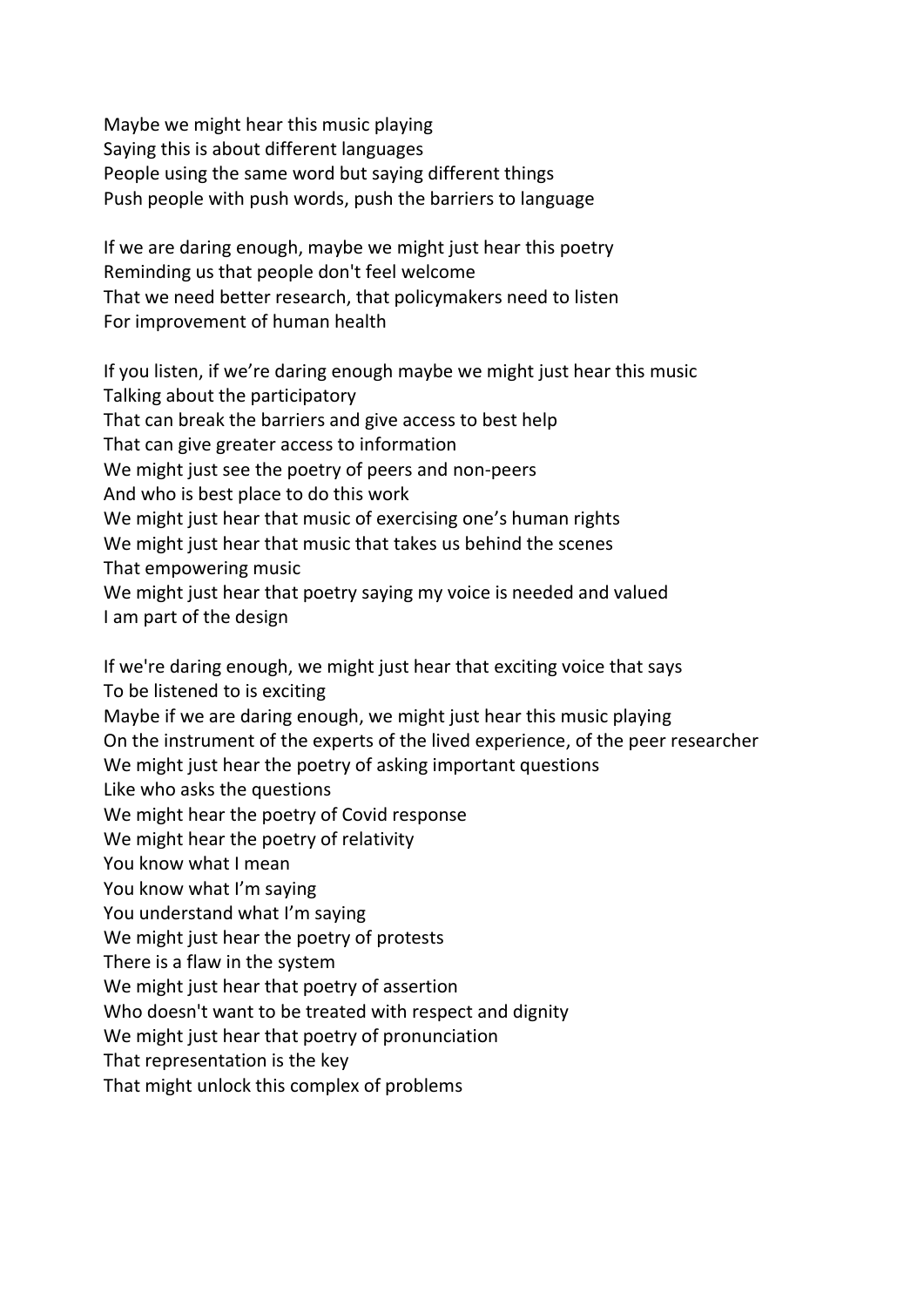If we listen carefully, we might just hear that music Playing something we can strive for So we can try and put that into action And make sense of what community development is meant to mean We might just hear this poetry Of valuing people, of resourcing people for their involvement Of what is required for all this to happen And if we're daring enough, we might just find ourselves Reminding ourselves about the neighbourhood What it's all about The Community We might hear the poetry Of pulling together teams like an old jumper That is then discarded By the ineffectiveness in the community

The air trembles with the hum of buzzwords To listen and learn is not easy or comfortable But if we are daring enough We might just be able to hear this poetry saying This is what they say they needed But somehow it didn't work

We might hear the poetry that seeks those deeper questions Asking how is that an evidence meaningful When there's rubbish everywhere We might just hear that music playing Saying there are lots of people struggling to get out of bed That maybe recycling rubbish is the last thing on their list We might just hear that music playing in the building of trust Busting social isolation We might just hear that music of different types of knowledge Of building a picture of evidence Of the numbers of years of life lost We might hear that poetry that explains to us That the system can be small or large The poetry that encourages us to move away from isolated efforts With the need to lever all the parts and shift foundations That hold problems in place We might just break out of this complex of problems Through transformational change

Knowing that it's not enough to improve the system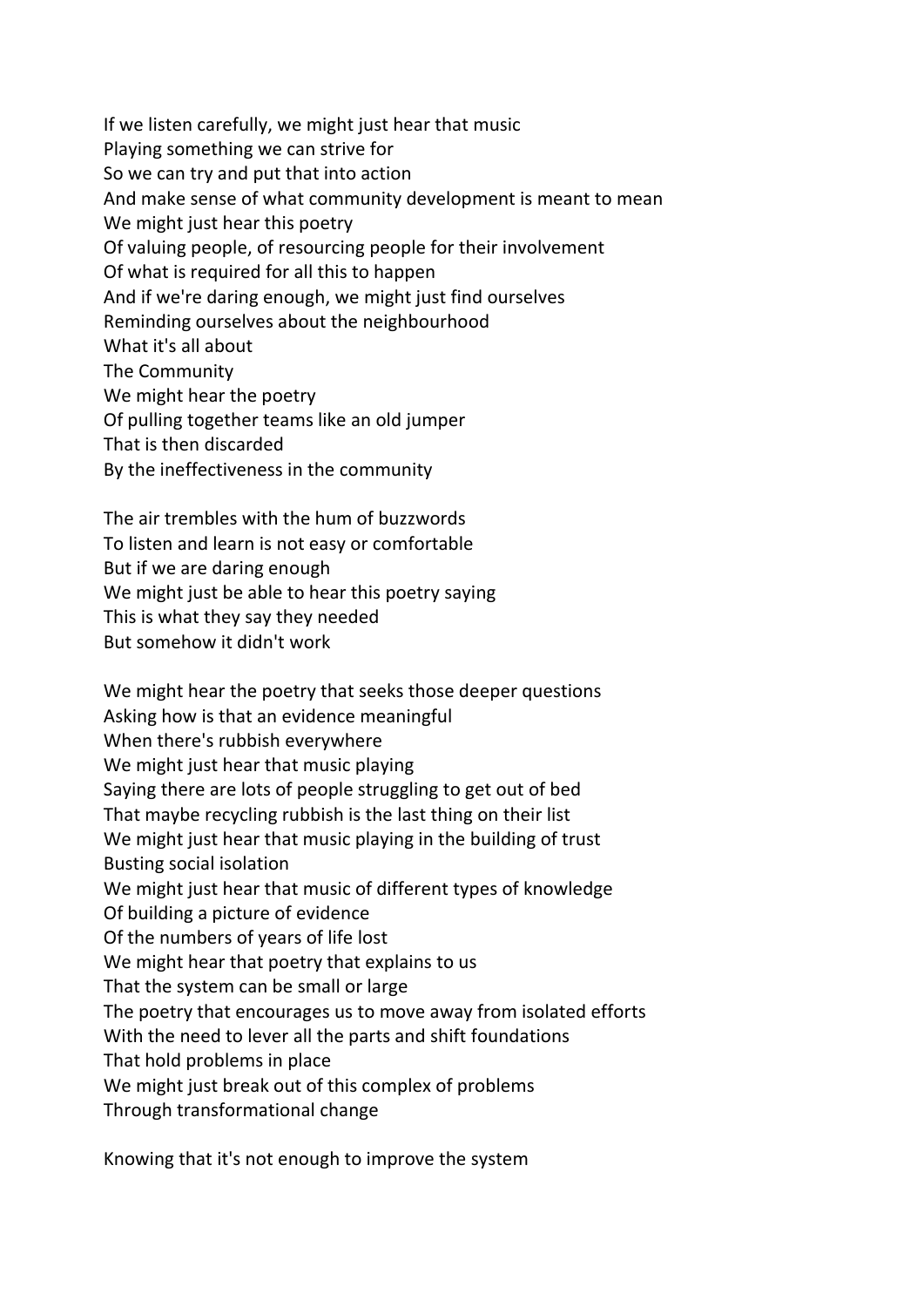But sometimes we just have to disrupt the system in order to transform it We might just hear that music of coming together That music of coming together That music of coming together That music of coming together We might hear those questions of saying if knowledge is power Then why are those with knowledge Sometimes not holding the power And then as we look around the room We will ask in that deep poetry Where are they? Where are they?

We might just understand that those with power sometimes fear Those who have the power of knowledge As it can be unpredictable We might just get to deeper questions like How do you take fantastic policy and make it work in practice? We might just decide between ourselves That we should go and ask people on the ground from day to day We might also have insights about people with power often not realizing We might ask ourselves, do we mean those with the power to change policy Or do we mean those with the power of the lived experience And so, we try to work on this Recall conspire as we thoughtfully perspire Trying to transform how to work Wishing for some kind of telepathy, unlimited telepathy That might just encouraged sincerity And that attitude, that effervescent attitude of giving things a go

And so now, if you feel comfortable, please hold your pledge in front of you, thank you.

**Monique Campbell:** Thank you so much, Tawona. That was really moving. Thank you everyone today, we are now just a couple of minutes over so all that's left, I think, is just to thank absolutely everyone for all of their input and their discussions. Just to reiterate that this is the sort of hopefully beginning of ongoing conversations. We invite you to use our Padlets, to email us and we will be launching a film in a couple of months' time, so we'll let you all know about that, and if you've got any feedback, please feel free to get in touch with us and I think that's it unless Jennie you'd like to add anything?

**Jennie Coyle:** No, I can't really follow that to be quite honest. Thank you, I loved it. Thank you Tawona and thanks to everybody for participating today. As Monique says